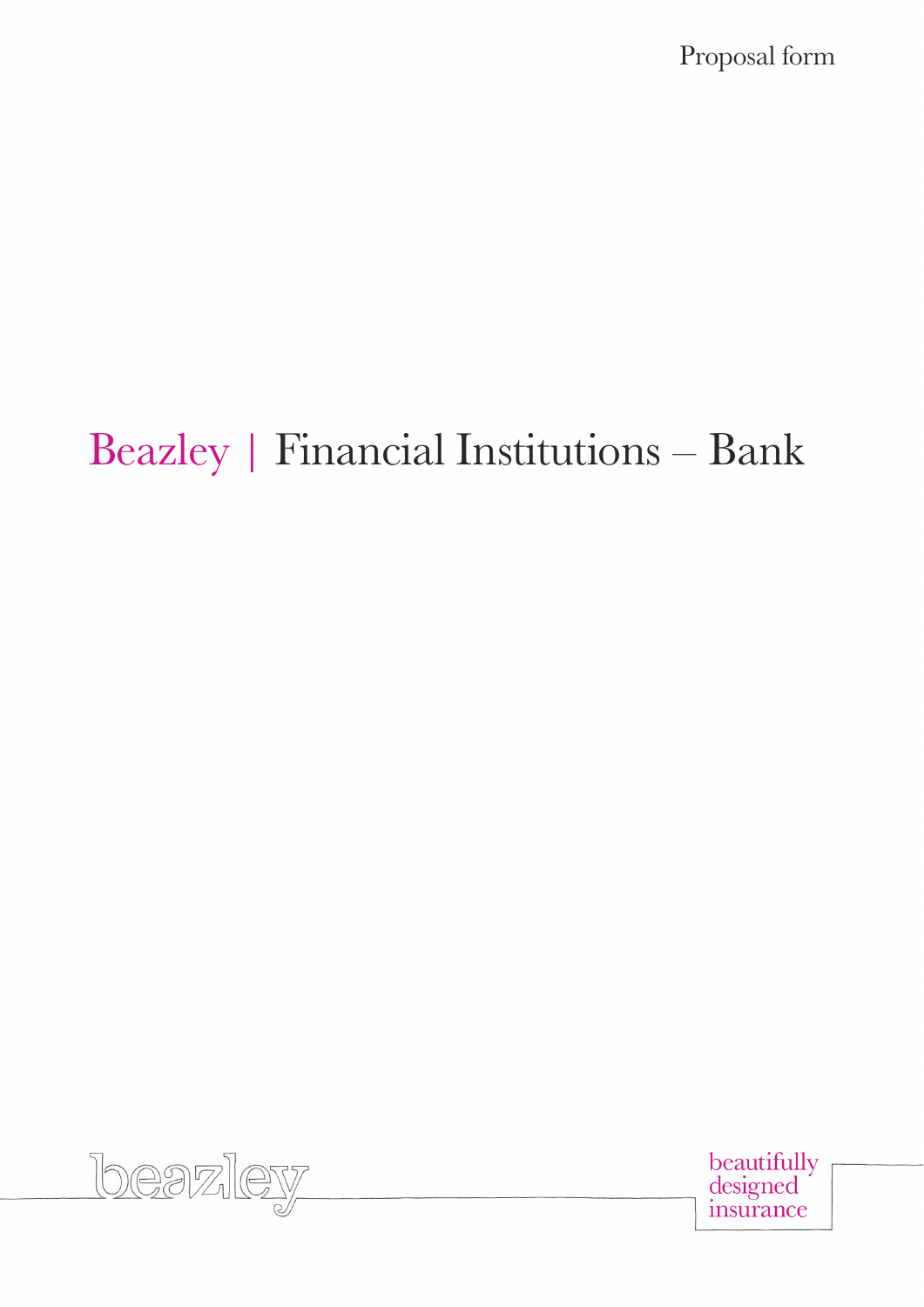Please provide with this proposal form the most recent copies of the following documents:

- Proposer's audited annual report and accounts
- Organisation structure chart
- Any supplementary information which is material to the response of the questions
- Completed relevant appendices

#### Proposer information

- 1. Name of the Proposer:
- 2. Principal address:
- 3. Website address:

beazley

| 4. | Date of establishment: dd/mm/yyyy |                 |  |
|----|-----------------------------------|-----------------|--|
| 5. | Type of financial institution:    |                 |  |
|    | Acquiring bank                    | Financing house |  |
|    | <b>Building society</b>           | Investment bank |  |
|    | Central bank                      | Private bank    |  |
|    | Commercial bank                   | Retail bank     |  |
|    | Development bank                  | Universal bank  |  |
|    | Other (please specify):           |                 |  |

6. Please state the total number of employees and offices in each location:

|                            | <b>Employees</b> | <b>Offices</b> |
|----------------------------|------------------|----------------|
| Africa                     |                  |                |
| <b>Arab States</b>         |                  |                |
| Asia                       |                  |                |
| Canada                     |                  |                |
| Caribbean                  |                  |                |
| Central and Eastern Europe |                  |                |
| South America              |                  |                |
| Rest of World              |                  |                |
| Western Europe             |                  |                |
| UK                         |                  |                |
| <b>USA</b>                 |                  |                |
| <b>Total</b>               |                  |                |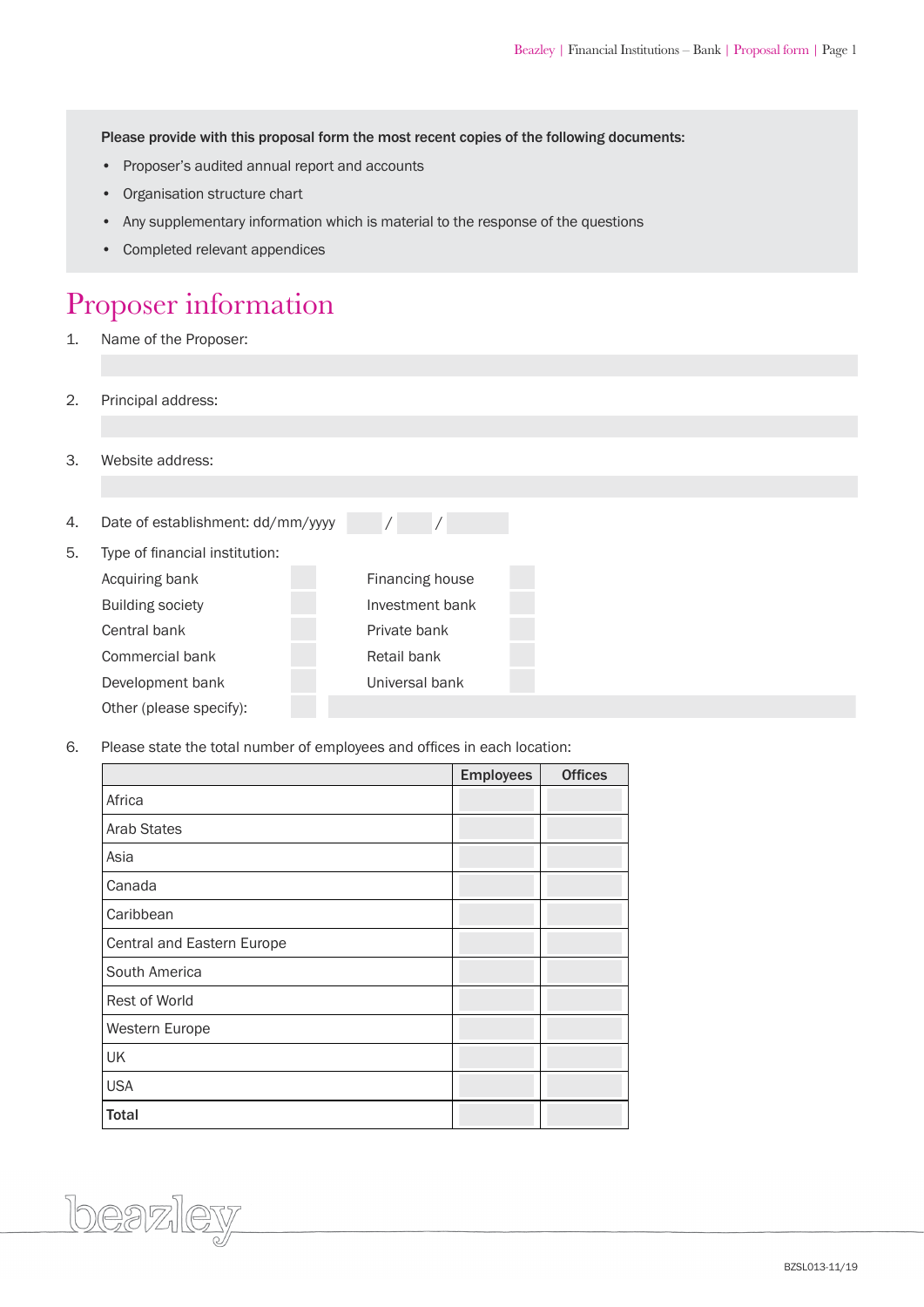### Activities

- 7. Please state the total revenue from the Proposer's most recent annual audited financial statement:
- 8. Please state the approximate percentage of the Proposer's total revenue which is derived from the following activities:

|                          |          | Percentage<br>of revenue |                                 | Percentage<br>of revenue |
|--------------------------|----------|--------------------------|---------------------------------|--------------------------|
| Commercial loans         | Domestic | %                        | <b>Bancassurance</b>            | %                        |
|                          | Foreign  | %                        | Leasing                         | %                        |
|                          | Domestic | %                        | Mergers and acquisitions advice | %                        |
| Interbank loans          | Foreign  | %                        | Security dealing                | %                        |
| <b>Retail loans</b>      | Domestic | %                        | Share placing and new issues    | %                        |
|                          | Foreign  | %                        | Tax or legal advice             | $\%$                     |
| Commodity market dealing |          | $\%$                     | Trade finance                   | %                        |
| Foreign exchange dealing |          | $\%$                     | Venture capital                 | %                        |
| Fund management          |          | %                        | Deposits/savings accounts       | $\%$                     |
|                          |          |                          | <b>Total of both columns</b>    | 100%                     |

- 9. Please list any other revenue producing services/activities:
- 10. Please state the percentage split of revenue in each location:

<u>loeazlev</u>

|                            | Percentage split |   |
|----------------------------|------------------|---|
| Africa                     |                  | % |
| <b>Arab States</b>         |                  | % |
| Asia                       |                  | % |
| Canada                     |                  | % |
| Caribbean                  |                  | % |
| Central and Eastern Europe |                  | % |
| South America              |                  | % |
| Rest of World              |                  | % |
| Western Europe             |                  | % |
| <b>UK</b>                  |                  | % |
| <b>USA</b>                 |                  | % |
| <b>Total</b>               | 100%             |   |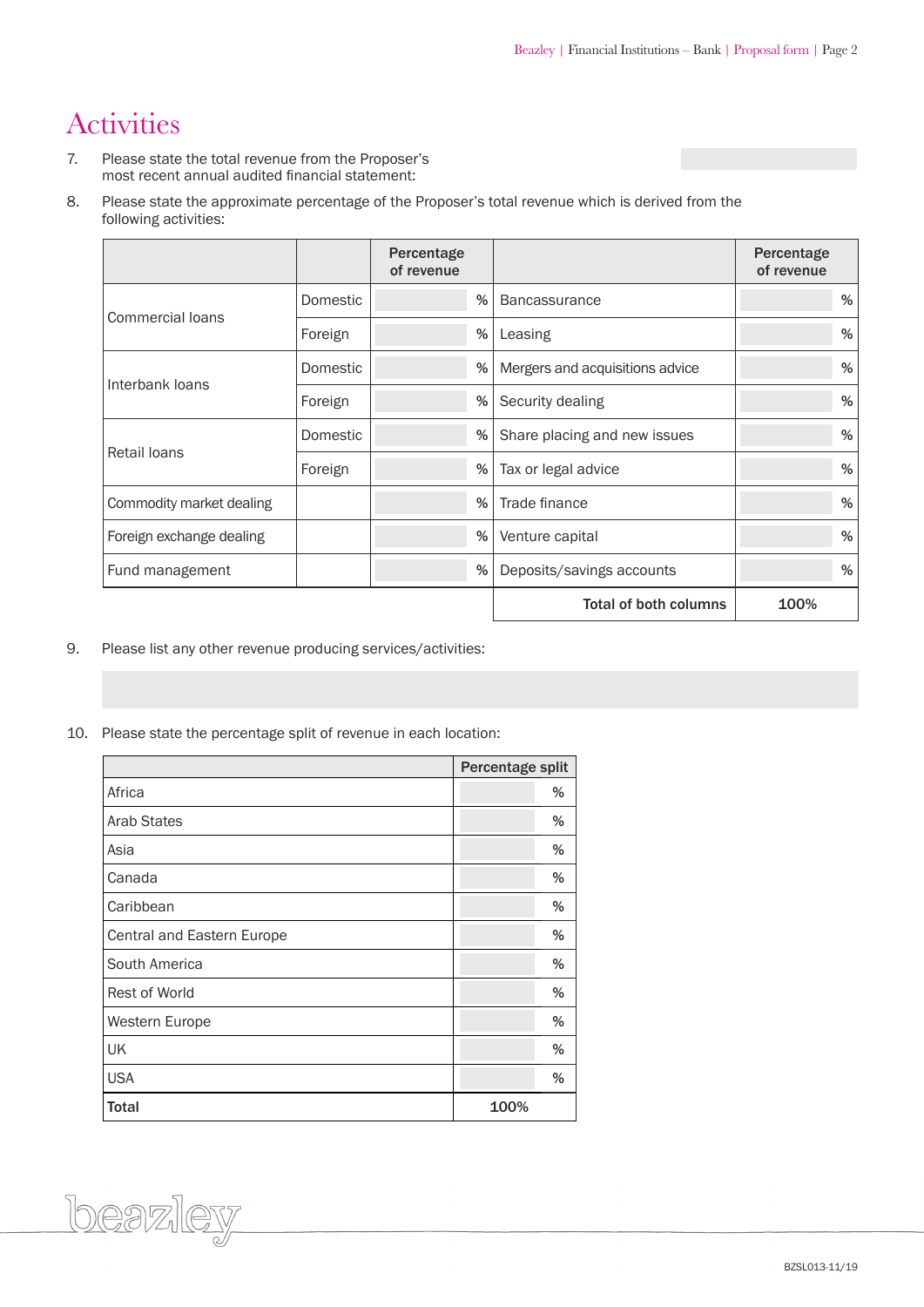11. Please provide details of any new services or products intended to be offered in the next 12 months:

| 12. |           | Are external financial advisers or other agents used to distribute products?                                                     | Yes        | No       |
|-----|-----------|----------------------------------------------------------------------------------------------------------------------------------|------------|----------|
|     | If 'Yes', |                                                                                                                                  |            |          |
|     | a.        | What is the percentage of revenue derived from products<br>distributed by external financial advisers and agents:                |            | %        |
|     | b.        | Please describe how the Proposer manages external agents/financial advisers and how they<br>are remunerated?                     |            |          |
|     |           |                                                                                                                                  |            |          |
|     |           | 13. Are any professional services sub-contracted?                                                                                | Yes        | N0       |
|     |           | If 'Yes', please provide details of these services:                                                                              |            |          |
|     |           |                                                                                                                                  |            |          |
|     |           | Risk management                                                                                                                  |            |          |
|     | If 'Yes', | 14. Is there an internal audit department that is separate from the auditing services<br>provided by an external auditor?        | Yes        | N0       |
|     | a.        | Does the Proposer have an agreed internal audit plan?                                                                            | Yes        |          |
|     |           | If 'No', please explain:                                                                                                         |            |          |
|     |           |                                                                                                                                  |            |          |
|     | b.        | Does the Proposer have an internal audit department?                                                                             | Yes        | No       |
|     |           | If 'Yes',                                                                                                                        |            |          |
|     |           | Are the results of an internal audit independently reviewed?<br>i.<br>ii.<br>Have all material recommendations been implemented? | Yes<br>Yes | No<br>No |
|     |           | If 'No', to any of the above, please provide details:                                                                            |            |          |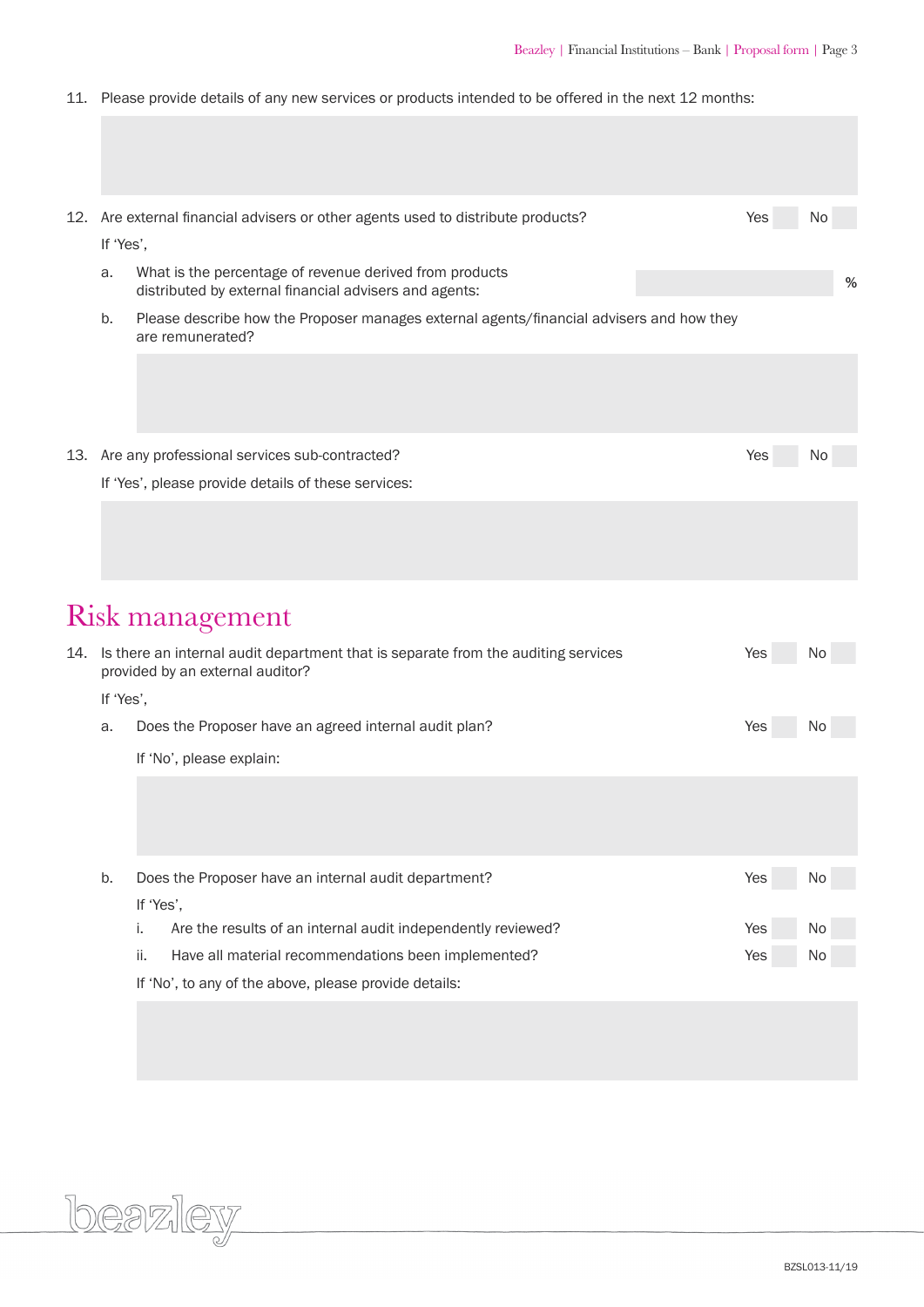| 15. a. |    | Please state the name of the external audit company used:                                                                                                |     |     |
|--------|----|----------------------------------------------------------------------------------------------------------------------------------------------------------|-----|-----|
|        |    |                                                                                                                                                          |     |     |
|        | b. | Have all recommendations made by the external audit company been implemented?                                                                            | Yes | No  |
|        |    | If 'No', please provide details:                                                                                                                         |     |     |
|        |    |                                                                                                                                                          |     |     |
|        |    |                                                                                                                                                          |     |     |
| 16.    | а. | Please state the primary regulator of the Proposer:                                                                                                      |     |     |
|        |    |                                                                                                                                                          |     |     |
|        |    |                                                                                                                                                          |     |     |
|        | b. | When was the Proposer's most recent regulatory review?                                                                                                   |     |     |
|        | C. | Have all recommendations arising from the most recent<br>regulatory review been implemented?                                                             | Yes | No. |
|        |    | If 'No', please provide details:                                                                                                                         |     |     |
|        |    |                                                                                                                                                          |     |     |
|        |    |                                                                                                                                                          |     |     |
|        |    |                                                                                                                                                          |     |     |
| 17.    |    | Does the Proposer have a business continuity plan that is regularly reviewed,                                                                            | Yes | No  |
| 18.    |    | updated and tested?<br>Does the Proposer have a regularly reviewed, updated and tested compliance                                                        | Yes | Νo  |
|        |    | function responsible for ensuring all staff comply with the regulatory rules, principles,<br>codes and guidelines?                                       |     |     |
|        |    | 19. Are all new services and products subject to an approval process that<br>includes sign off from the head of the business unit, compliance and legal? | Yes | No  |
|        |    | If 'No', please explain:                                                                                                                                 |     |     |
|        |    |                                                                                                                                                          |     |     |
|        |    |                                                                                                                                                          |     |     |
|        |    |                                                                                                                                                          |     |     |
| 20.    |    | Are all services provided subject to written or electronic contractual agreement?                                                                        | Yes | No  |
|        |    | If 'Yes', are these agreements legally reviewed prior to acceptance?                                                                                     | Yes | No  |
|        |    | If 'No', please explain:                                                                                                                                 |     |     |
|        |    |                                                                                                                                                          |     |     |
|        |    |                                                                                                                                                          |     |     |
|        |    |                                                                                                                                                          |     |     |
| 21.    |    | Are all publications, marketing literature or social media communications<br>subject to internal policies or legal review prior to their release?        | Yes |     |
|        |    | If 'No', please explain:                                                                                                                                 |     |     |
|        |    |                                                                                                                                                          |     |     |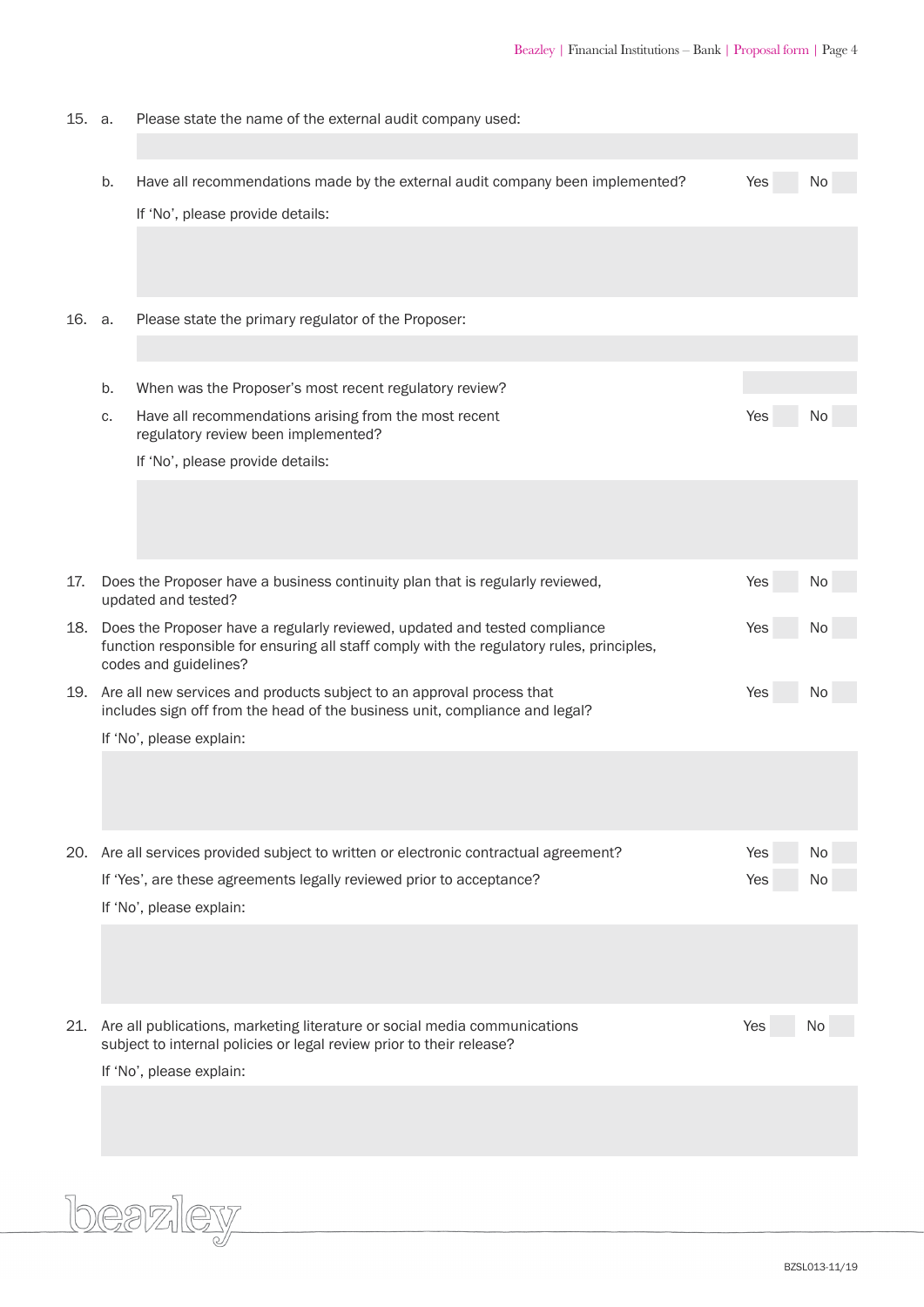### Employee controls

| 22. |                                                                                                         | Is there a rule book or are there instructions covering all aspects of the business<br>which is maintained and operated and which clearly defines the duties of each employee? | Yes | No        |  |
|-----|---------------------------------------------------------------------------------------------------------|--------------------------------------------------------------------------------------------------------------------------------------------------------------------------------|-----|-----------|--|
|     |                                                                                                         | 23. Are the duties of each employee arranged so that no one employee is permitted<br>to control any transaction from commencement to completion?                               | Yes | No        |  |
| 24. |                                                                                                         | Is there a job rotation policy in place?                                                                                                                                       | Yes | <b>No</b> |  |
| 25. |                                                                                                         | Is there an established policy for checking the background of job candidates<br>prior to them being offered employment?                                                        | Yes | No        |  |
| 26. |                                                                                                         | Are all employees required to take an uninterrupted annual holiday<br>of at least 10 working days?                                                                             | Yes | No        |  |
| 27. | <b>Account controls</b><br>Are duties of employees segregated so that no one individual can control any |                                                                                                                                                                                |     |           |  |
|     |                                                                                                         | of the following functions from beginning to end without referral to another individual:                                                                                       |     |           |  |
|     | a.                                                                                                      | Signing of cheques above £5,000?                                                                                                                                               | Yes | No        |  |
|     | b.                                                                                                      | Issuing fund transfer instructions?                                                                                                                                            | Yes | No.       |  |
|     | C.                                                                                                      | Issuing amendments to fund transfer procedures?                                                                                                                                | Yes | <b>No</b> |  |
|     | d.                                                                                                      | Investment in and custody of securities or other valuables<br>(including blank cheques, travellers cheques, bills exchange etc)?                                               | Yes | No        |  |
|     | е.                                                                                                      | Authorising capital expenditure?                                                                                                                                               | Yes | No        |  |
|     | f.                                                                                                      | Appointing new suppliers or awarding contracts?                                                                                                                                | Yes | No        |  |
|     | g.                                                                                                      | Opening new bank accounts or amending approved signatory details?                                                                                                              | Yes | No        |  |
|     | h.                                                                                                      | Disbursement of loans (including loans to employees) or approving borrowings?                                                                                                  | Yes | No        |  |
|     |                                                                                                         |                                                                                                                                                                                |     |           |  |

 If 'No', to any of the above, please explain:

### IT controls

| 28. | Is there an IT cyber security plan in place that is regularly reviewed, updated and tested?                                                     | Yes        | No. |
|-----|-------------------------------------------------------------------------------------------------------------------------------------------------|------------|-----|
| 29. | Is annual training conducted for every employee for IT security issues and procedures?                                                          | <b>Yes</b> | No. |
| 30. | Are electronic passwords used to control varying levels of security access to<br>computer systems?                                              | Yes        | No. |
| 31. | Are periodic password changes enforced?                                                                                                         | Yes        | No. |
| 32. | Are user accounts and system access automatically withdrawn upon<br>termination of employment?                                                  | Yes        | No. |
|     | 33. Are all computer software changes independently approved before being implemented?                                                          | Yes        | No. |
| 34. | Is all valuable/sensitive data backed-up on a daily basis, encrypted and stored off site?                                                       | Yes        | No. |
| 35. | Are computer programs/software monitored for unauthorized access?                                                                               | Yes        | No. |
| 36. | Is there an incident response plan for network intrusions, data breaches<br>and virus incidents that is regularly reviewed, updated and tested? | Yes        | No. |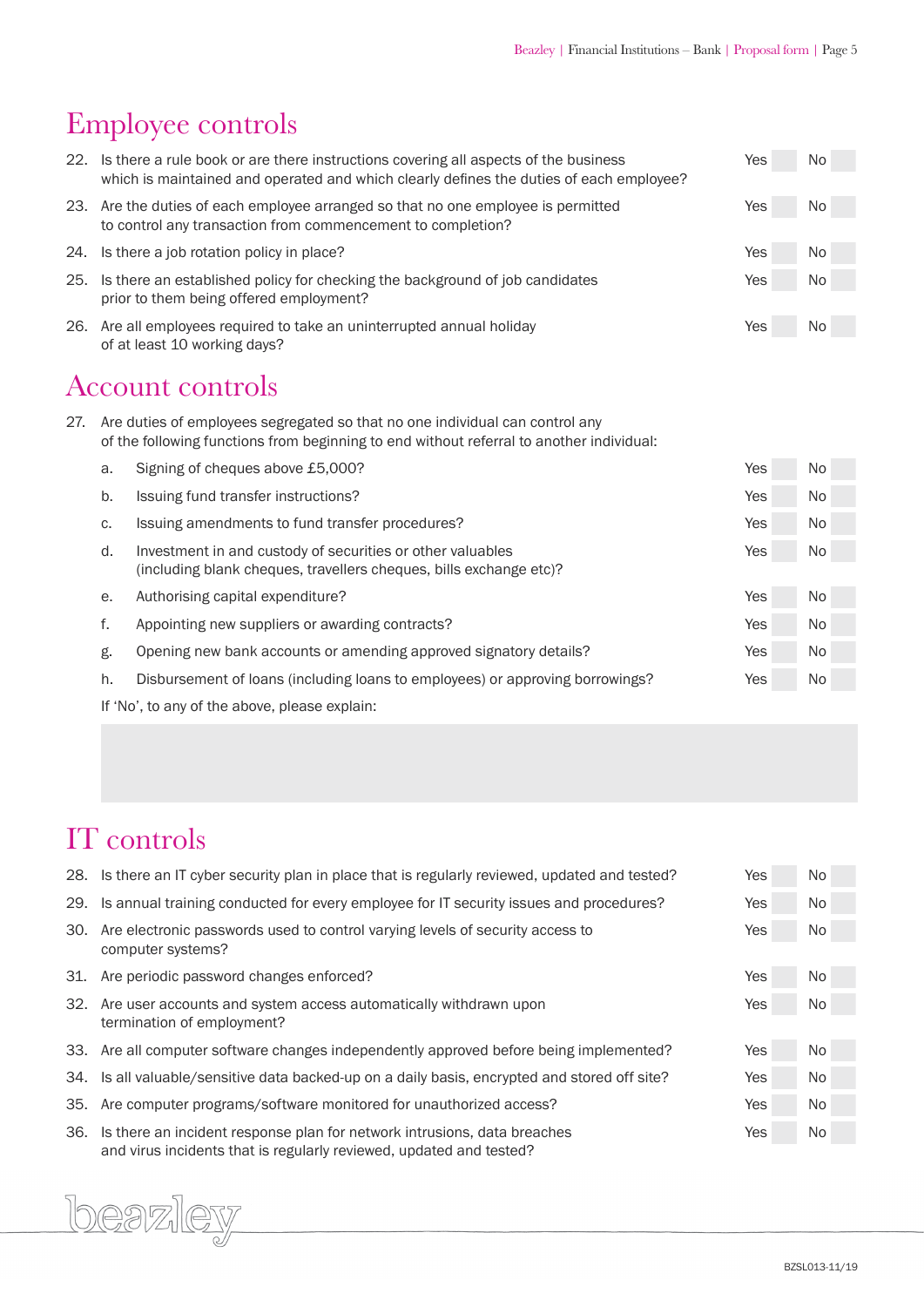| 37. | Is a software update process currently enforced, including installation of software patches?                                                                                                   | Yes | No. |
|-----|------------------------------------------------------------------------------------------------------------------------------------------------------------------------------------------------|-----|-----|
|     | If 'Yes', are critical patches installed within 30 days of release?                                                                                                                            | Yes | No. |
| 38. | Are computer service providers who may have access to confidential information or<br>personally identifiable information required to demonstrate adequate security policies<br>and procedures? | Yes | No. |
| 39. | Are computer service providers required by contract to indemnify the Proposer<br>for harm arising from a breach of the provider's security?                                                    | Yes | No. |
| 40. | Does the Proposer have a bring your own device policy?                                                                                                                                         | Yes | No. |
|     | If 'Yes', please provide details:                                                                                                                                                              |     |     |
|     |                                                                                                                                                                                                |     |     |

### Fund transfer

| 41. | Are fund transfer instructions accepted from clients by telephone, email, text message<br>or an alternative method of communication? | Yes | No. |
|-----|--------------------------------------------------------------------------------------------------------------------------------------|-----|-----|
|     | If 'Yes', are payment instructions always verified?                                                                                  | Yes | No. |
|     | 42. Is there a social engineering fraud risk management strategy in place?                                                           | Yes | No. |
|     | 43. Are all requests to change bank and payment details verified and<br>validated by using pre-agreed contact details?               | Yes | No. |
| 44. | For first time payments, is both the request for the payment and the bank details<br>provided, verified and validated?               | Yes | No. |

 If 'No', to any of the above, please explain:

### Security

45. Please state the maximum value of securities, cash, precious metals and/or jewellery at:

|     | a. | head office:                                                                                                           |     |     |
|-----|----|------------------------------------------------------------------------------------------------------------------------|-----|-----|
|     | b. | any one branch:                                                                                                        |     |     |
|     | C. | any cash centre:                                                                                                       |     |     |
| 46. |    | Please confirm there is continuous CCTV surveillance in operation<br>throughout all premises:                          | Yes | No. |
|     | a. | Is there controlled security access to all business premises?                                                          | Yes | No. |
|     | b. | Are all premises fitted with alarm systems which are connected to the Police<br>and tested by a certified third party? | Yes | No. |
|     |    | If 'No', please explain:                                                                                               |     |     |

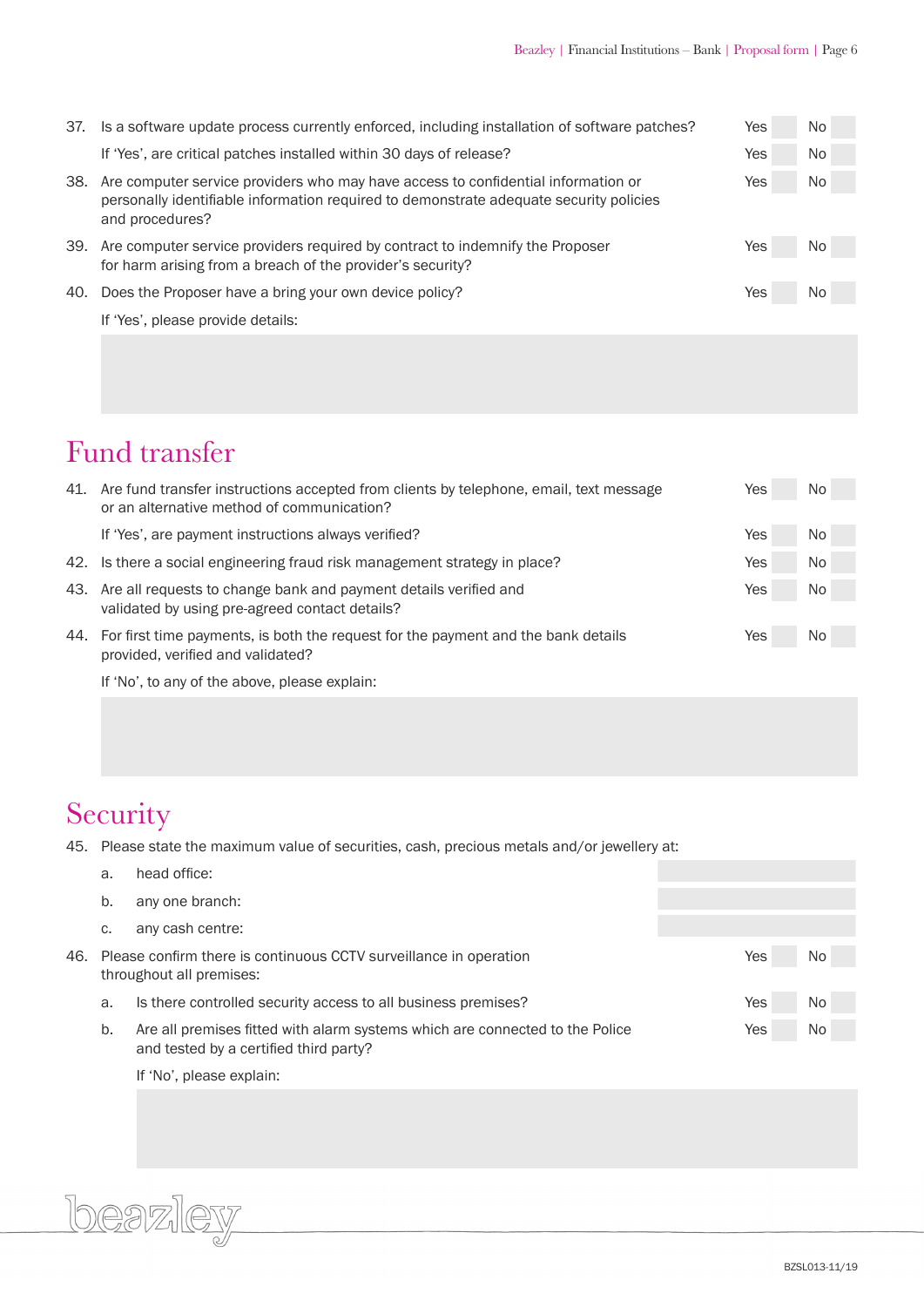| 47. |          | Please state the maximum amount of securities, cash, precious metals<br>and/or jewellery in transit at any one time: |     |     |  |
|-----|----------|----------------------------------------------------------------------------------------------------------------------|-----|-----|--|
|     |          | 48. Please confirm all transits are carried out by armoured motor vehicles                                           | Yes | No. |  |
|     | If 'No'. |                                                                                                                      |     |     |  |
|     | a.       | Are messengers accompanied by police or armed guards?                                                                | Yes | No. |  |
|     | b.       | Are trips scheduled at irregular intervals and over varying routes?                                                  | Yes | No. |  |

#### Claims information

beazley

49. Please read the following statements and confirm as indicated below:

- a. No claim, proceeding or demand has been made or brought against the Proposer or any of its directors, officers or employees in the last five years (whether insured or not);
- b. The Proposer or any of its directors, officers or employees have not been the subject of any regulatory, administrative or governmental investigation in the last five years (whether insured or not);
- c. No crime losses have been sustained by the Proposer in the last five years (whether insured or not);
- d. The Proposer, after enquiry, is not aware of any act, error, omission, event, circumstance or incident which may give rise to a claim, proceeding or demand or any regulatory, administrative or governmental investigation or crime loss.

 All the statements above are true and accurate: Yes No

 If 'No', please provide details below or on a separate sheet: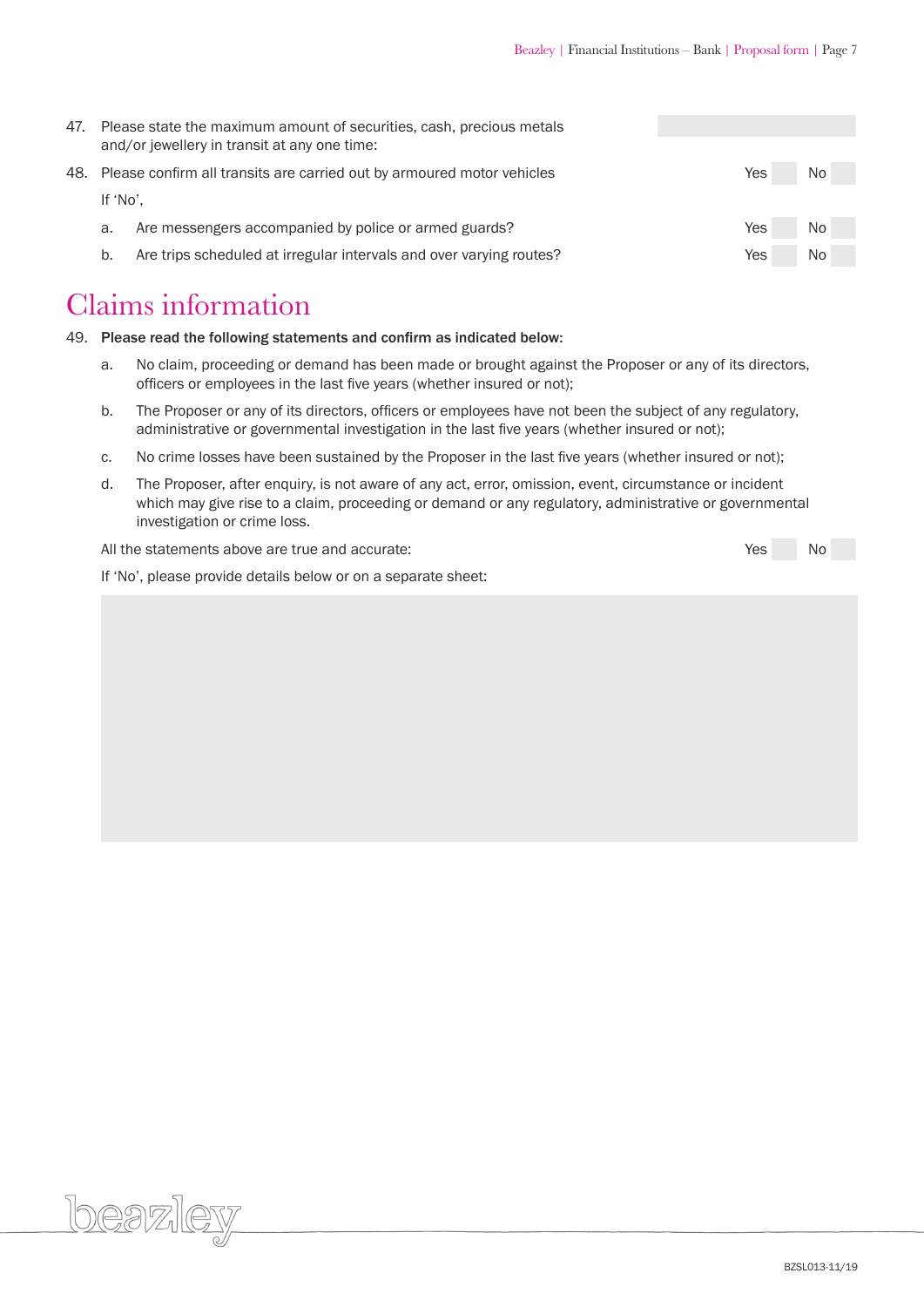#### Important notice

Before commencement of any insurance policy, the Proposer is required to make a fair presentation of the risk in accordance with the Insurance Act 2015.

The Proposer must disclose all material circumstances which the Proposer knows or ought to know or, failing that, has given us, Beazley the Insurer, sufficient information to put a prudent insurer on notice that it needs to make further enquiries for the purpose of revealing those material circumstances. If there is a fraudulent or intentional breach of the duty of disclosure, the Proposer may receive nothing from the policy.

A material circumstance is one which would influence a prudent insurer's judgement of the risk.

If the Proposer has any questions regarding the duty to make a fair presentation of the risk then please contact your broker for further information.

### **Declaration**

It is declared that the Proposer has made a fair presentation of the risk. This declaration is signed by the director or officer who is responsible for arranging insurance on behalf of the Proposer.

| Signature: |  |  |  | Position: |  |  |  |  |
|------------|--|--|--|-----------|--|--|--|--|
|            |  |  |  |           |  |  |  |  |
|            |  |  |  |           |  |  |  |  |
| Date:      |  |  |  |           |  |  |  |  |

This proposal form should be signed no earlier than 30 days prior to inception of the policy.

#### Data protection notice

Beazley collects and uses information (including any personal data) provided by the Proposer in order to consider providing an insurance quote for the Proposer and any other entities or individuals intended to be insured.

If Beazley needs to process or obtain any special category data not provided by the Proposer within this proposal form then Beazley will seek consent from the Proposer before doing so. If the Proposer is providing any personal information on behalf of an individual, then the Proposer must inform that individual of this notice.

Beazley may share the information collected with a number of third parties such as agents, brokers, reinsurers, regulators and law enforcement agencies. Beazley will only disclose any personal information to the extent required or permitted by law.

Beazley's privacy notice is available [here](https://www.beazley.com/london_market/privacy_and_cookies_statements.html)

If the Proposer or any individual wishes to contact Beazley regarding their data and rights then please contact *DPO@Beazley.com*

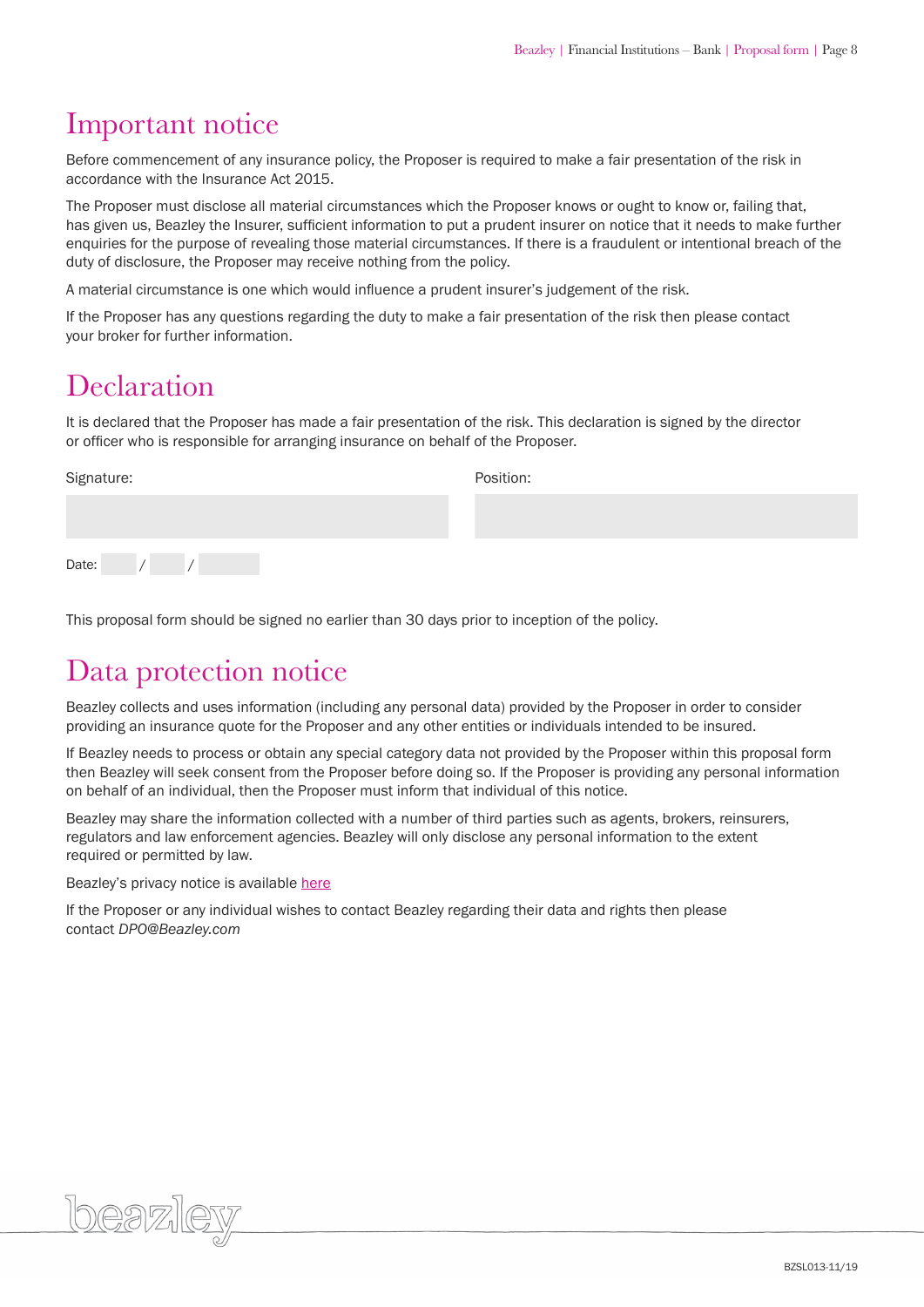### Appendix A: Private banking

1. Please describe products and services offered:

| 2. |    | Is the suitability of investment advice given to clients monitored?                          | Yes | No  |  |  |  |
|----|----|----------------------------------------------------------------------------------------------|-----|-----|--|--|--|
|    |    | If 'Yes', please explain:                                                                    |     |     |  |  |  |
|    |    |                                                                                              |     |     |  |  |  |
| 3. | a. | Is there an approved list of securities?                                                     | Yes | No. |  |  |  |
|    | b. | Are relationship managers authorised to deviate from this list?<br>If 'Yes', please explain: | Yes | No. |  |  |  |
|    |    |                                                                                              |     |     |  |  |  |

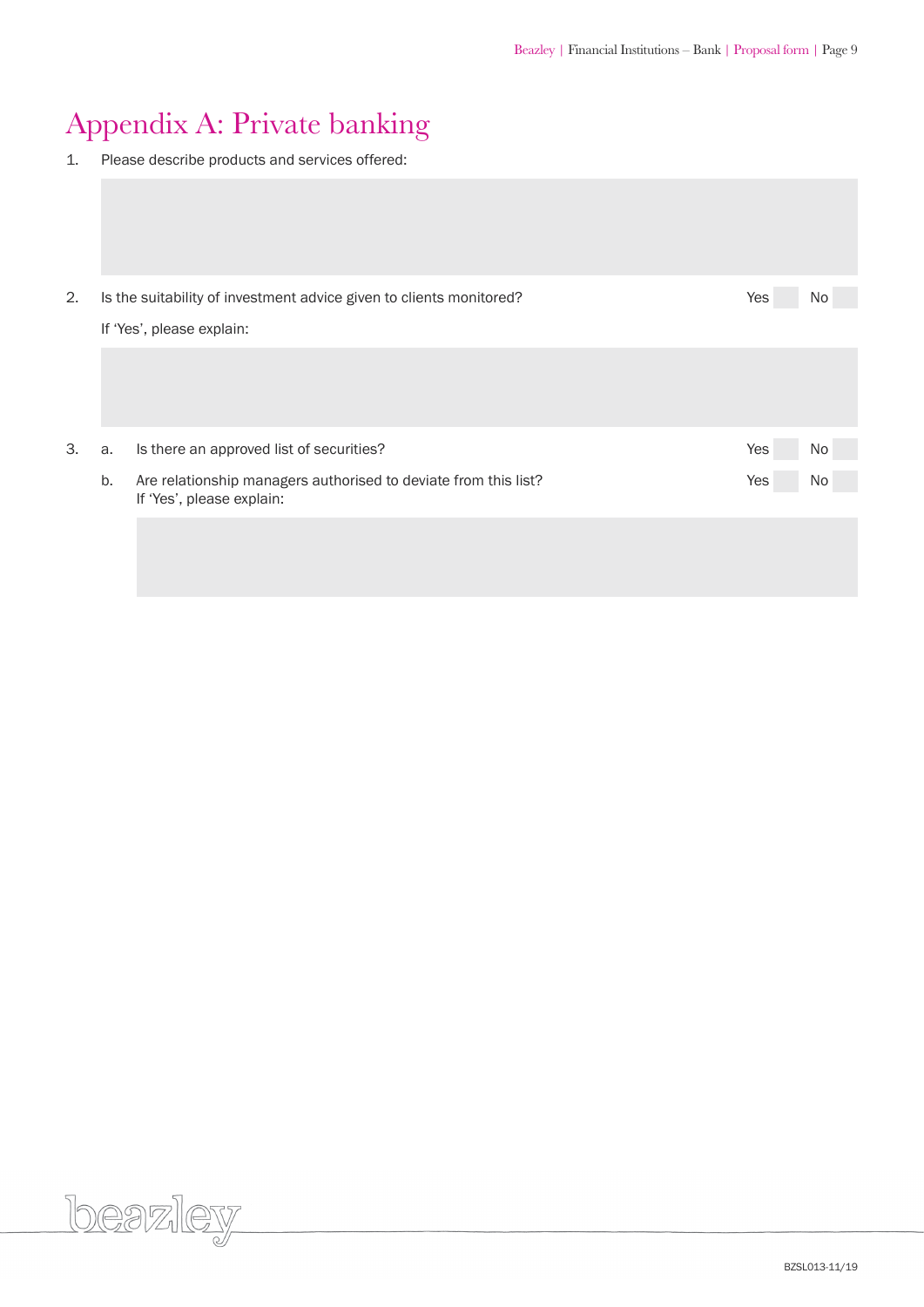### Appendix B: Investment banking

1. Please state the percentage split of income by activity:

|                               | <b>Income</b> | Income derived<br>from USA |
|-------------------------------|---------------|----------------------------|
| M&A/Corporate Advisory        | %             | %                          |
| Equity - new issuance         | %             | %                          |
| Equity - secondary issuance   | %             | %                          |
| Debt - new issuance           | %             | %                          |
| Debt - secondary issuance     | %             | %                          |
| Structured financial products | %             | %                          |

- 2. Please state the total number of transactions in the last 12 months:
- 3. Please state the average value of transaction in the last 12 months:
- 4. Please state the average fee income per client:
- 5. Please state the largest fee income per client:
- 6. Please state the average underwriting participation:
- 7. Please state the largest underwriting participation:
- 8. Please confirm there are regularly reviewed and updated formal procedures in place:

|    | a. | to ensure financial ability of buyers represented in M&A transactions                                                                                                                    | Yes | No. |
|----|----|------------------------------------------------------------------------------------------------------------------------------------------------------------------------------------------|-----|-----|
|    | b. | when independent outside review is required with respect to any<br>investment banking transaction                                                                                        | Yes | No. |
|    | C. | for a secondary independent review or an internal procedure prior to the<br>release of advice or documentation to ensure all aspects of the transaction<br>as agreed have been completed | Yes | No. |
|    | d. | to ring-fence sensitive information and to ensure there are no conflict of interests<br>with other areas of your organization                                                            | Yes | No. |
|    | е. | to ensure that risk sensitive information is not viewed by the general public                                                                                                            | Yes | No. |
| 9. |    | Please detail below failed or incomplete transactions:                                                                                                                                   |     |     |

#### 10. Please provide details of the 3 largest transactions by deal size:

|             | Name of client | Type of transaction | <b>Date</b> | Value of deal | <b>Amount underwritten</b><br>by Proposer |
|-------------|----------------|---------------------|-------------|---------------|-------------------------------------------|
| ᅩ           |                |                     |             |               |                                           |
| $\sim$<br>∠ |                |                     |             |               |                                           |
| 3           |                |                     |             |               |                                           |